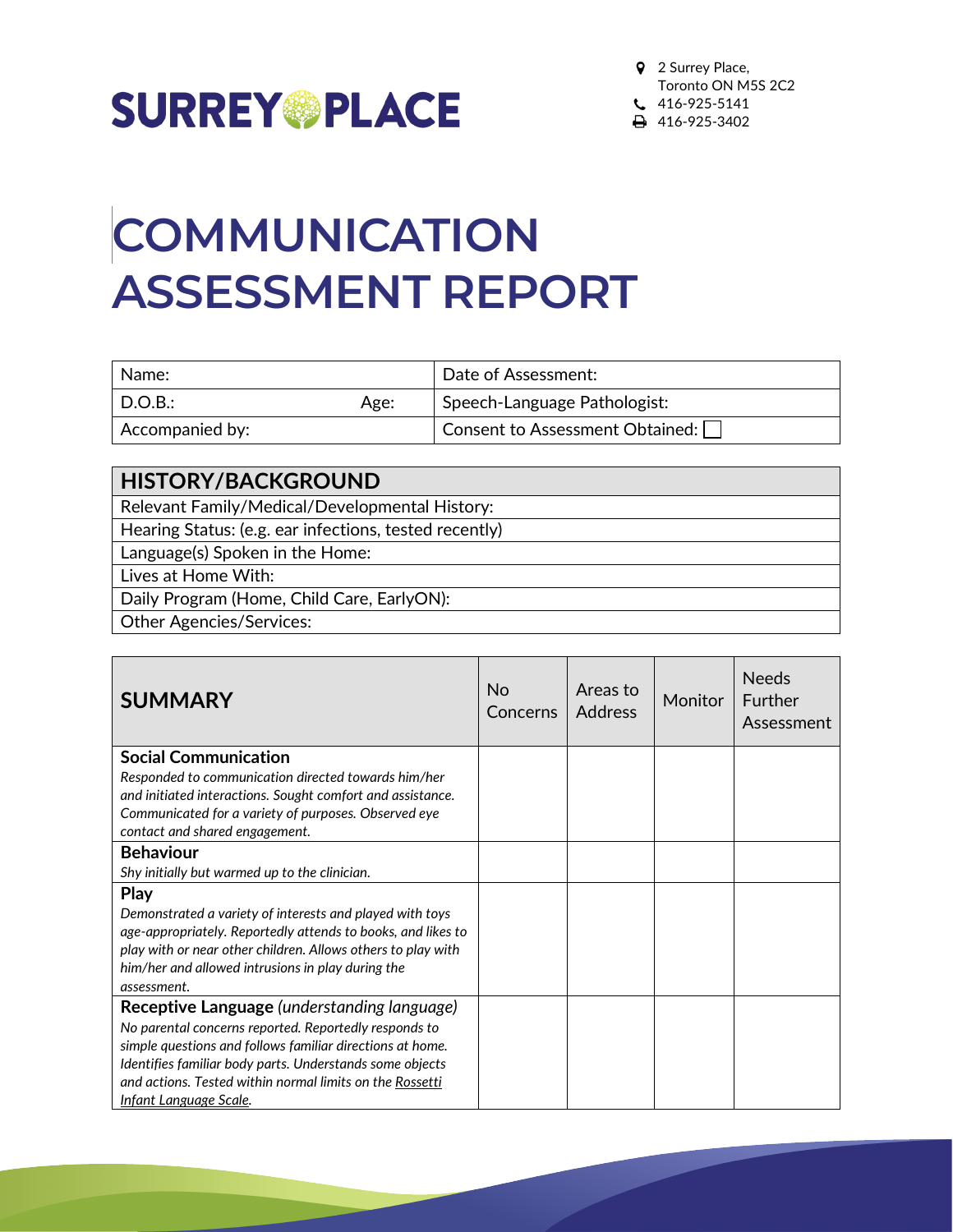| <b>Expressive Language</b> (using language)                 |  |  |  |
|-------------------------------------------------------------|--|--|--|
| Some concerns based on parental report and clinical         |  |  |  |
| observation. Currently communicates using eye contact,      |  |  |  |
| gestures, and just starting to produce word approximations. |  |  |  |
| Recently imitating adult verbal models more. Reportedly     |  |  |  |
| using 2 words consistently (e.g. mama, water). Tested below |  |  |  |
| average on the Rossetti Infant Language Scale.              |  |  |  |
| <b>Speech</b> (pronunciation)                               |  |  |  |
| Observed a few vowels and consonant sounds (e.g.)           |  |  |  |
| Mostly CV and CVCV combinations. Few word                   |  |  |  |
| approximations. Recommend monitoring as expressive          |  |  |  |
| language develops.                                          |  |  |  |
| <b>Fluency (stuttering)</b>                                 |  |  |  |
| <b>Voice/Resonance</b>                                      |  |  |  |
| <b>ADDITIONAL COMMENTS</b>                                  |  |  |  |
|                                                             |  |  |  |

| <b>RECOMMENDATIONS &amp; EARLY ABILITIES PLAN</b> |                                                                                        |  |
|---------------------------------------------------|----------------------------------------------------------------------------------------|--|
|                                                   | Hearing Test: It is recommended that your child be seen for an audiological            |  |
|                                                   | assessment.                                                                            |  |
|                                                   | Community children's program: It is recommended that your child participate in         |  |
|                                                   | children's programming in order to facilitate the development of his/her speech and    |  |
|                                                   | language skills and to provide him/her with opportunities to play with his/her same    |  |
|                                                   | age peers.                                                                             |  |
|                                                   | Hanen Program for Parents: It Takes Two to Talk®, you must register to attend this     |  |
|                                                   | program.                                                                               |  |
|                                                   | Hanen Program for Parents: Target Words®, you must register to attend this             |  |
|                                                   | program.                                                                               |  |
|                                                   | Hanen Program for Parents: More Than Words®, you must register to attend this          |  |
|                                                   | program.                                                                               |  |
|                                                   | Parent and Child Program. You will be contacted in the near future to schedule this    |  |
|                                                   | program.                                                                               |  |
|                                                   | Direct Intervention: You will be contacted in the near future to schedule intervention |  |
|                                                   | with Early Abilities.                                                                  |  |
|                                                   | Home Program                                                                           |  |
|                                                   | <b>Discharge</b>                                                                       |  |
|                                                   |                                                                                        |  |

SLP Signature and Contact Information and Date signed

\_\_\_\_\_\_\_\_\_\_\_\_\_\_\_\_\_\_\_\_\_\_\_\_\_\_\_\_\_\_\_\_\_\_\_ \_\_\_\_\_\_\_\_\_\_\_\_\_\_\_\_\_\_\_\_\_\_\_\_

Original to: File

Cc: